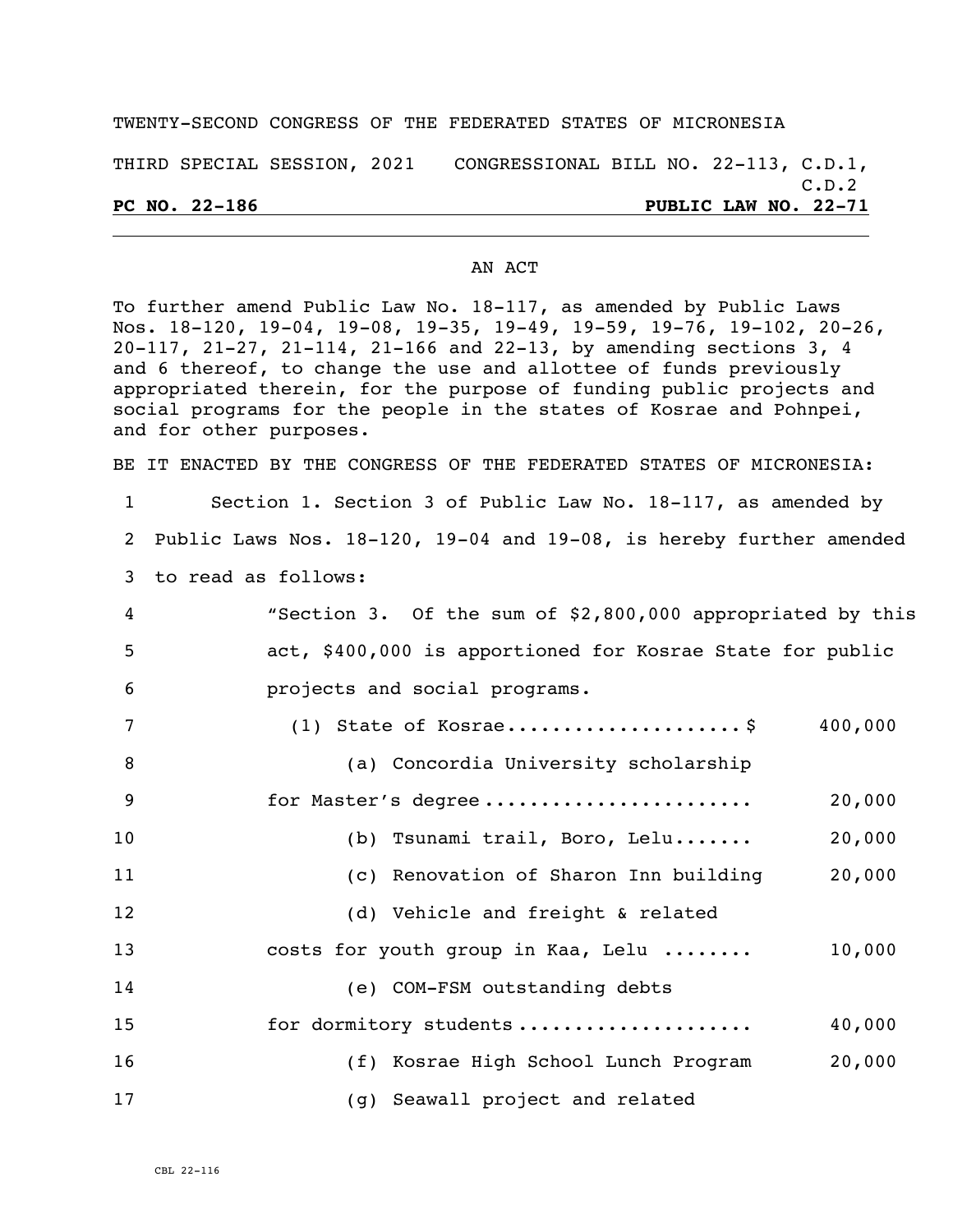| $\mathbf{1}$   | expenses at Lik, Lelu\$                     | 10,000 |
|----------------|---------------------------------------------|--------|
| $\overline{2}$ | (h) Clearing and maintenance of             |        |
| 3              | Malsu Farm Road in Tafunsak                 | 10,000 |
| 4              | (i) Office of the Lt. Governor subsidy      | 10,000 |
| 5              | (j) Fishing project (outboard motors,       |        |
| 6              | boats, fishing gears)                       | 20,000 |
| 7              | (k) Lelu Town government subsidy            | 10,000 |
| 8              | (1) Tuition costs for Kosraean              |        |
| 9              | students at Xavier High School              | 10,000 |
| 10             | (m) Tsunami trail, Fwinkol, Utwe            | 10,000 |
| 11             | (n) Kosrae Housing Program                  |        |
| 12             | (Escrow Account)                            | $-0-$  |
| 13             | (o) Water extension and farm road           | 20,000 |
| 14             | (p) Sialat farm road improvement            | 20,000 |
| 15             | (q) Utwa access road & fencing              | 10,000 |
| 16             | $(r)$ Channel clearing                      | 10,000 |
| 17             | (s) Public Work fuel subsidy                | 10,000 |
| 18             | (t) Vehicles purchase for MLSC and          |        |
| 19             | FSM Election Commission - Kosrae State      | $-0-$  |
| 20             | (u) Walung sea wall improvement             | 40,000 |
| 21             | (v) Kosrae - Pohnpei fast pitch             |        |
| 22             | softball team (travel needs, accommodations |        |
| 23             | and meals)                                  | 5,000  |
| 24             | Purchase of sports gear & equipment<br>(w)  | 5,000  |
| 25             | (x) Inauguration 2015 travel and            |        |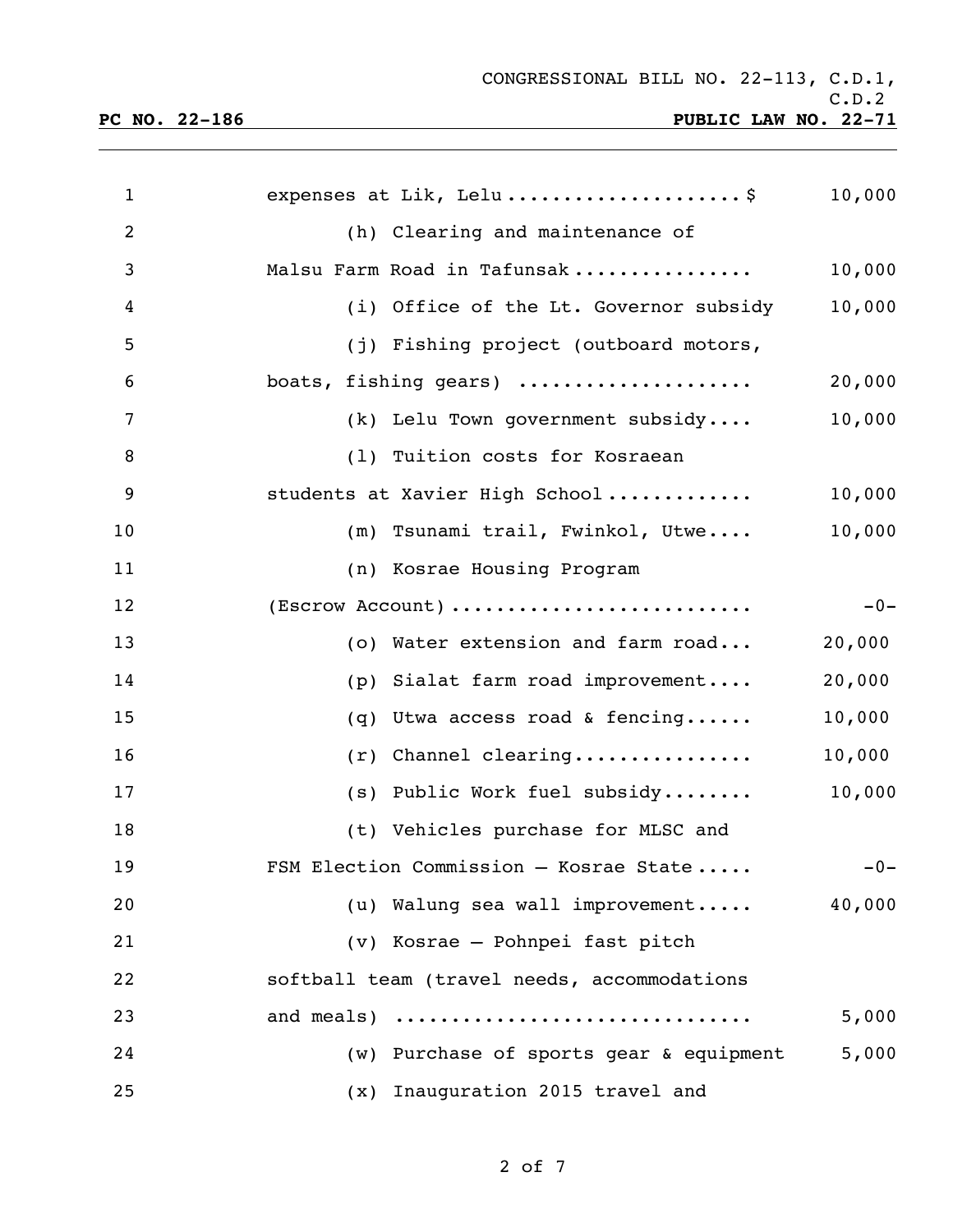| $\mathbf{1}$ | related cost  \$                                              | 10,000   |
|--------------|---------------------------------------------------------------|----------|
| 2            | (y) Vehicle purchase for delegation office                    | 35,000   |
| 3            | $(z)$ Road improvement                                        | 25,000'' |
| 4            | Section 2. Section 4 of Public Law No. 18-117, as amended     |          |
| 5            | by Public Laws Nos. 18-120, 19-04, 19-08, 19-59 and 22-13, is |          |
| 6            | hereby further amended to read as follows:                    |          |
| 7            | "Section 4. Of the sum of \$2,800,000 appropriated            |          |
| 8            | by this act, \$800,000 is apportioned for Pohnpei             |          |
| 9            | State for public projects and social programs.                |          |
| 10           |                                                               | 800,000  |
| 11           | $(1)$ Pohnpei at Large                                        | 160,000  |
| 12           | (a) Kahmar to Lipwour Loop road                               |          |
| 13           | Improvement project                                           | 75,000   |
| 14           | (b) Wone Community-water improvement                          |          |
| 15           | and access road                                               | $-0-$    |
| 16           | (c) Mayor's conference in                                     |          |
| 17           | Canberra, Australia                                           | 5,000    |
| 18           | (d) Wone basketball court                                     | 20,000   |
| 19           | (e) Independence Day Celebration                              |          |
| 20           | (banners, advertisement, ID tags, prizes,                     |          |
| 21           | band & performers and others)                                 | 10,000   |
| 22           | Kolonia Town police vehicles<br>(f)                           | 15,000   |
| 23           | Sokehs municipal government subsidy<br>(g)                    | 10,000   |
| 24           | Sokehs police vehicle<br>(h)                                  | 15,000   |
| 25           | (i) Kitti Isokohnedi chamber                                  |          |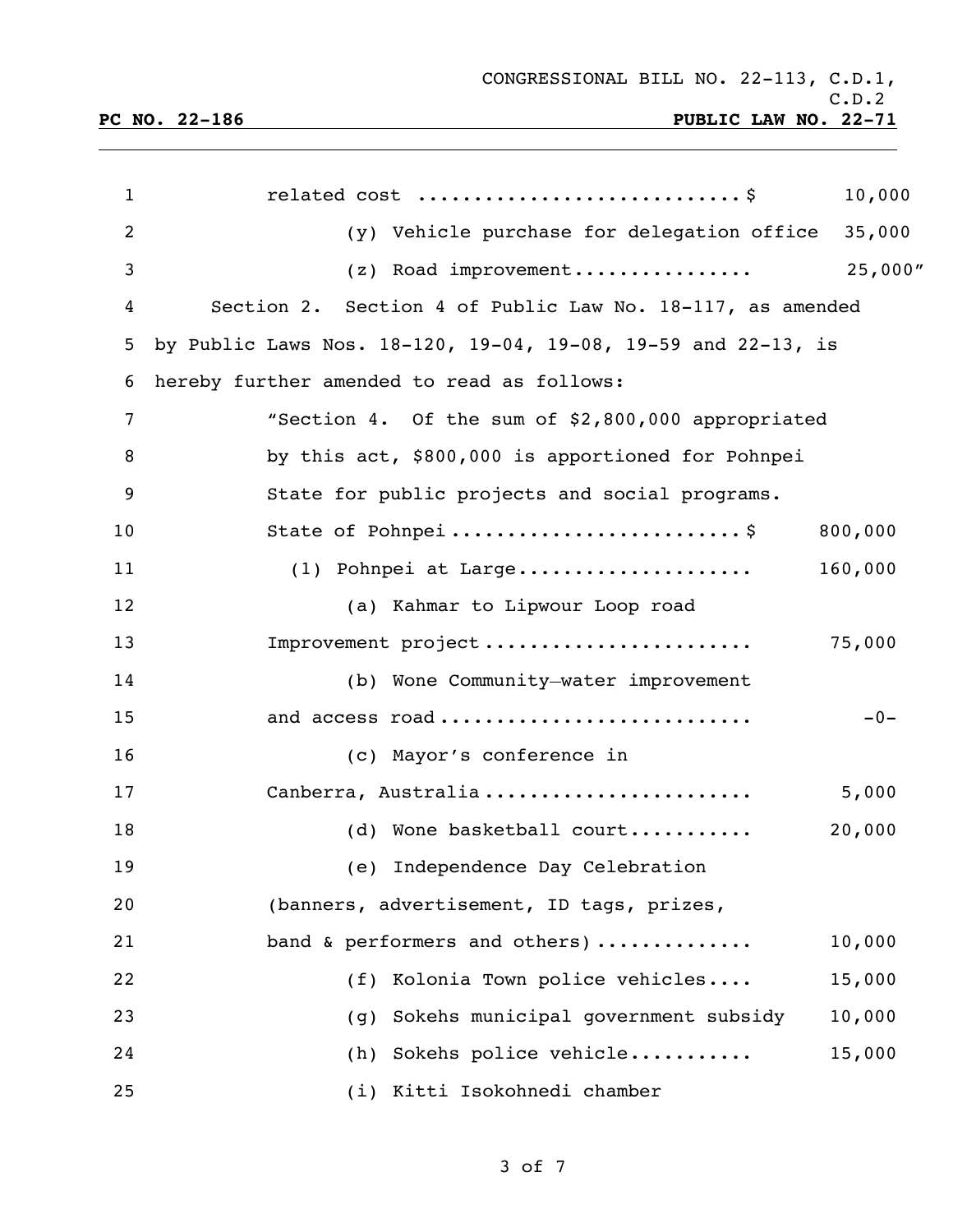| $\mathbf{1}$   | improvement/furniture\$                   | 10,000  |
|----------------|-------------------------------------------|---------|
| $\overline{2}$ | (2) Election District No. 1               | 240,000 |
| $\mathbf{3}$   | (a) Solar/LED light                       | 25,000  |
| 4              | (b) Center for Lien Alem of Pohnpei.      | 40,000  |
| 5              | (c) Kolonia roads improvement             | 58,350  |
| 6              | (d) Nennis Bridge repair and              |         |
| 7              | restoration at Nantakai                   | 25,000  |
| 8              | (e) Sokehs Council Chamber improvement    | 15,000  |
| 9              | (f) Purchase of transportation needs      |         |
| 10             | (vehicles & outboard motors)              | 50,000  |
| 11             | (g) Contractual service for Consultant    | 20,000  |
| 12             | (h) Communication project                 | 5,000   |
| 13             | (i) Daini Sidewalk Supplemental           | 1,650   |
| 14             | (3) Election District No. 2               | 200,000 |
| 15             | (a) Poalkoaloau bridge improvement/       |         |
| 16             | paving matching                           | 75,000  |
| 17             | (b) Rohi school road improvement          | 5,000   |
| 18             | (c) Temwen school road improvement        | 5,000   |
| 19             | (d) Paahloang school road improvement     | 5,000   |
| 20             | (e) Delewo (Madolenihmw) road             |         |
| 21             | improvement                               | 10,000  |
| 22             | (f) Pwudoi Community Center access        |         |
| 23             | road paving                               | 25,000  |
| 24             | (g) Administrative support -ED#2, Pohnpei | $-0-$   |
| 25             | (h) Madolenihmw Constitution Day          | 2,500   |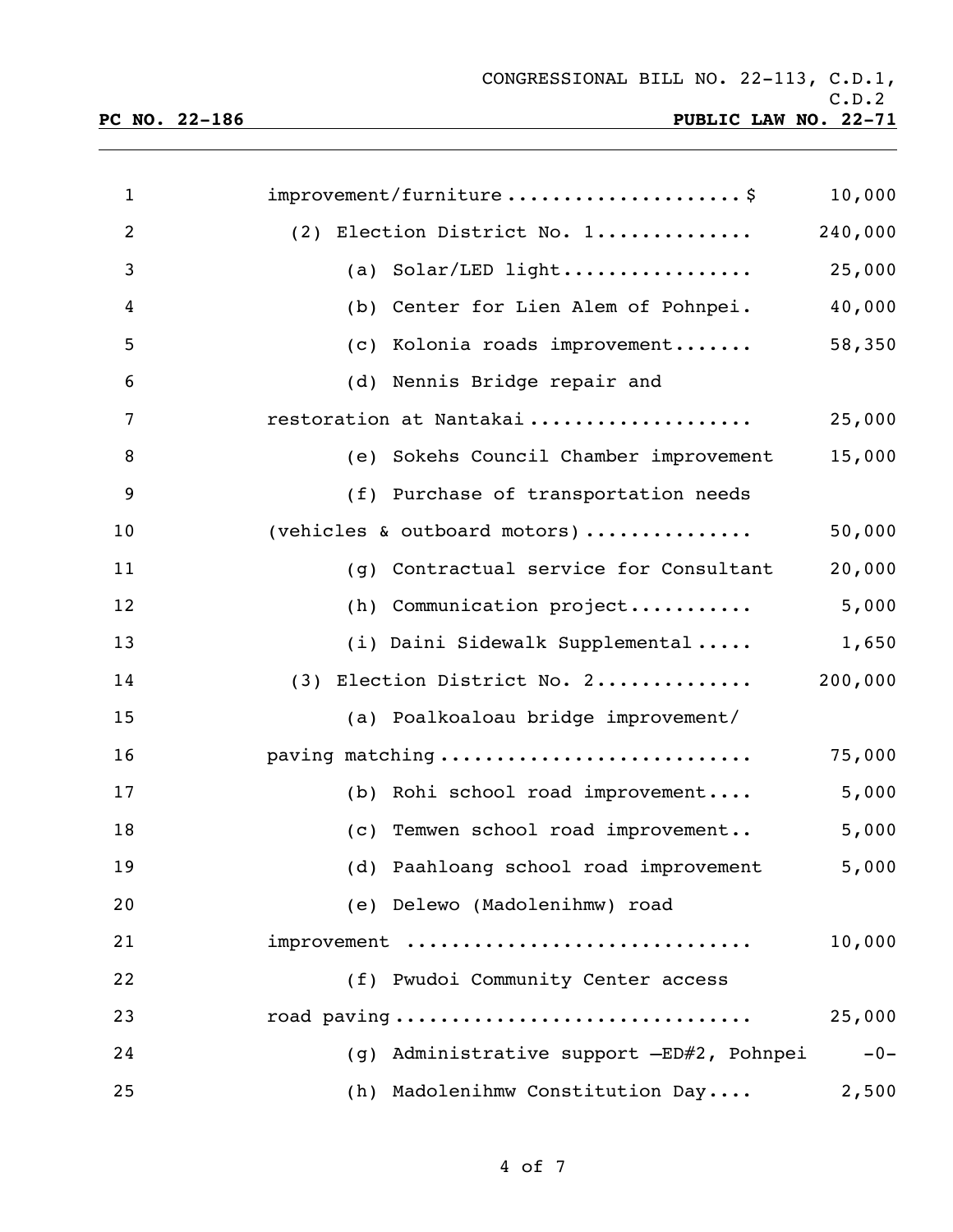| $\mathbf{1}$   | (i) Kitti Constitution Day \$                                      | 2,500   |
|----------------|--------------------------------------------------------------------|---------|
| $\overline{2}$ | Rohi/Rehntu road paving<br>(j)                                     | 40,000  |
| 3              | Pwairehtik (Madol) road upgrade.<br>(k)                            | 7,500   |
| 4              | (1) Dolapwail road maintenance                                     | 10,000  |
| 5              | (m) Madolehnimw Municipal                                          |         |
| 6              | Judiciary Subsidy                                                  | 2,500   |
| 7              | (n) Kitti Municipal Judiciary subsidy                              | 2,500   |
| 8              | (o) Madolenihmw Sports Commission                                  |         |
| 9              | (Liberation Day 2015)                                              | 3,500   |
| 10             | (p) Kitti Sports Council                                           |         |
| 11             | (Liberation Day 2015)                                              | 4,000   |
| 12             | (4) Election District No. 3                                        | 200,000 |
| 13             | (a) Ohwa International Christian Academy                           | 5,000   |
| 14             | (b) Medical referral                                               | 10,000  |
| 15             | (c) Roads improvement/paving                                       | 100,000 |
| 16             | (d) Nett School landfill for                                       |         |
| 17             | multipurpose gym                                                   | 30,000  |
| 18             | (e) Otoi culverts                                                  | 10,000  |
| 19             | $(f)$ Solar projects                                               | 45,000" |
| 20             | Section 3. Section 6 of Public Law No. 18-117, as amended          |         |
|                | 21 by Public Laws Nos. 19-04, 19-59, 19-102, 20-26, 20-117, 21-27, |         |
|                | 22 21-166 and 22-13, is hereby further amended to read as follows: |         |
| 23             | "Section 6. Allotment and management of funds and lapse            |         |
| 24             | All funds appropriated by this act shall be<br>date.               |         |
| 25             | allotted, managed, administered and accounted for in               |         |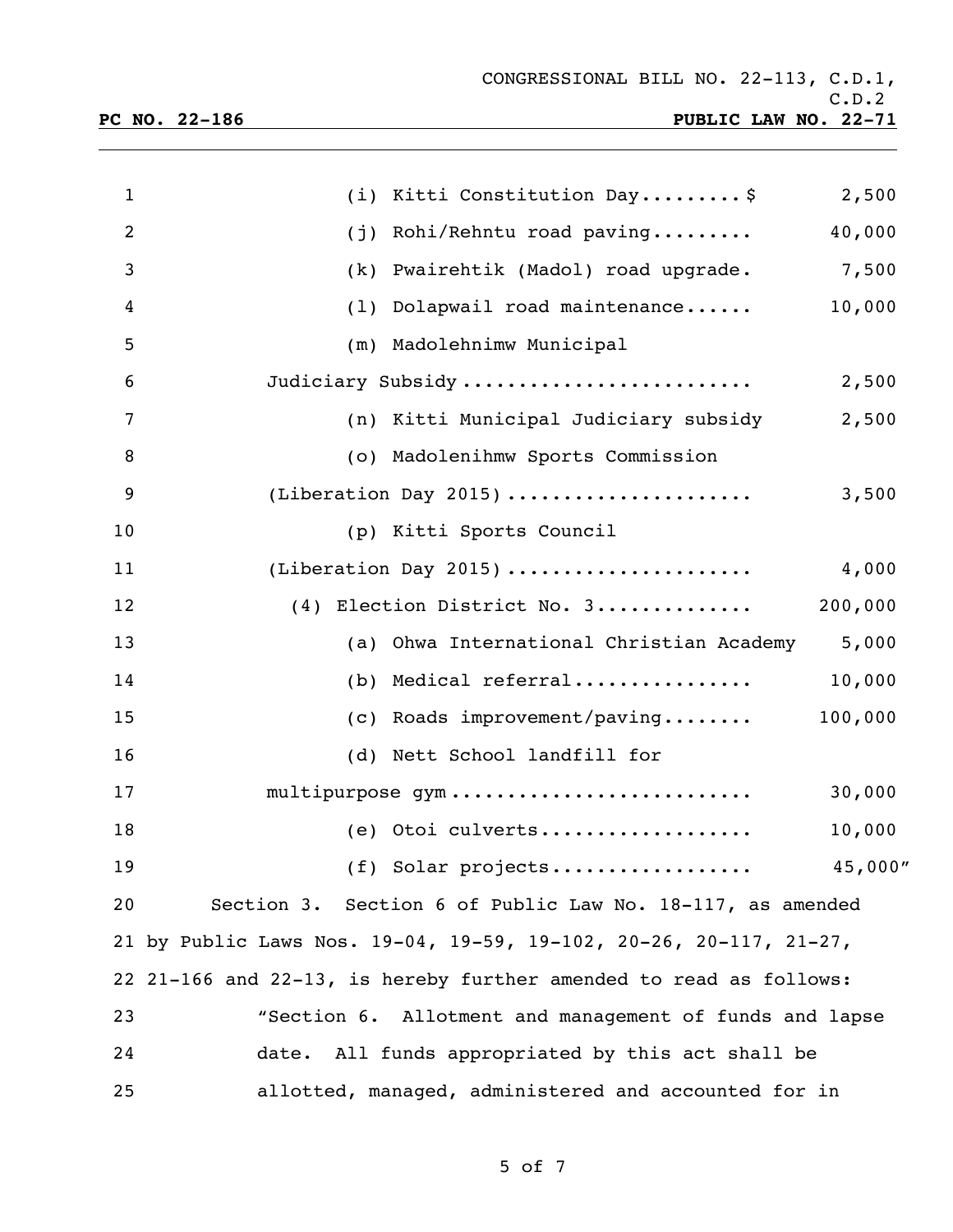| $\mathbf{1}$   | accordance with applicable laws, including, but not                  |
|----------------|----------------------------------------------------------------------|
| $\overline{2}$ | limited to, the Financial Management Act of 1979. The                |
| 3              | allottee shall be responsible for ensuring that these                |
| 4              | funds, or so much thereof as may be necessary, are used              |
| 5              | solely for the purpose specified in this act, and that no            |
| 6              | obligations are incurred in excess of the sum                        |
| 7              | appropriated. The allottee of the funds appropriated                 |
| 8              | under section 2 of this act shall be the Governor of Yap             |
| 9              | State; PROVIDED THAT, the allottee of funds appropriated             |
| 10             | under subsection 2(i) shall be the President of COM-FSM.             |
| 11             | The allottee of funds appropriated under sections 3 and 4            |
| 12             | of this act shall be the President of the Federated                  |
| 13             | States of Micronesia or his designee, PROVIDED THAT, the             |
| 14             | allottee of funds appropriated under sections                        |
| 15             | $3(a)(b)(c)(d)(e)(f)(g)(h)(i)(j)(k)(l)$ and $(m)$ shall be           |
| 16             | the Mayor of Lelu Town Government; the allottee of funds             |
| 17             | appropriated under subsections $4(1)$ and $4(2)(i)$ of this          |
| 18             | act shall be the Secretary of the Department of                      |
| 19             | Transportation, Communications and Infrastructure or his             |
| 20             | designee; the allotte of funds appropriation under                   |
| 21             | sections $4(1)(a)$ , $4(1)(b)$ , $4(1)(d)$ , $4(3)(a)$ and $4(3)(f)$ |
| 22             | of this act shall be the Pohnpei Transportation                      |
| 23             | Authority; the allottee of funds appropriated under                  |
| 24             | section $4(3)(h)$ of this act shall be the Meninkeden                |
| 25             | Lapalap of Madolenimw and the allottee of funds                      |